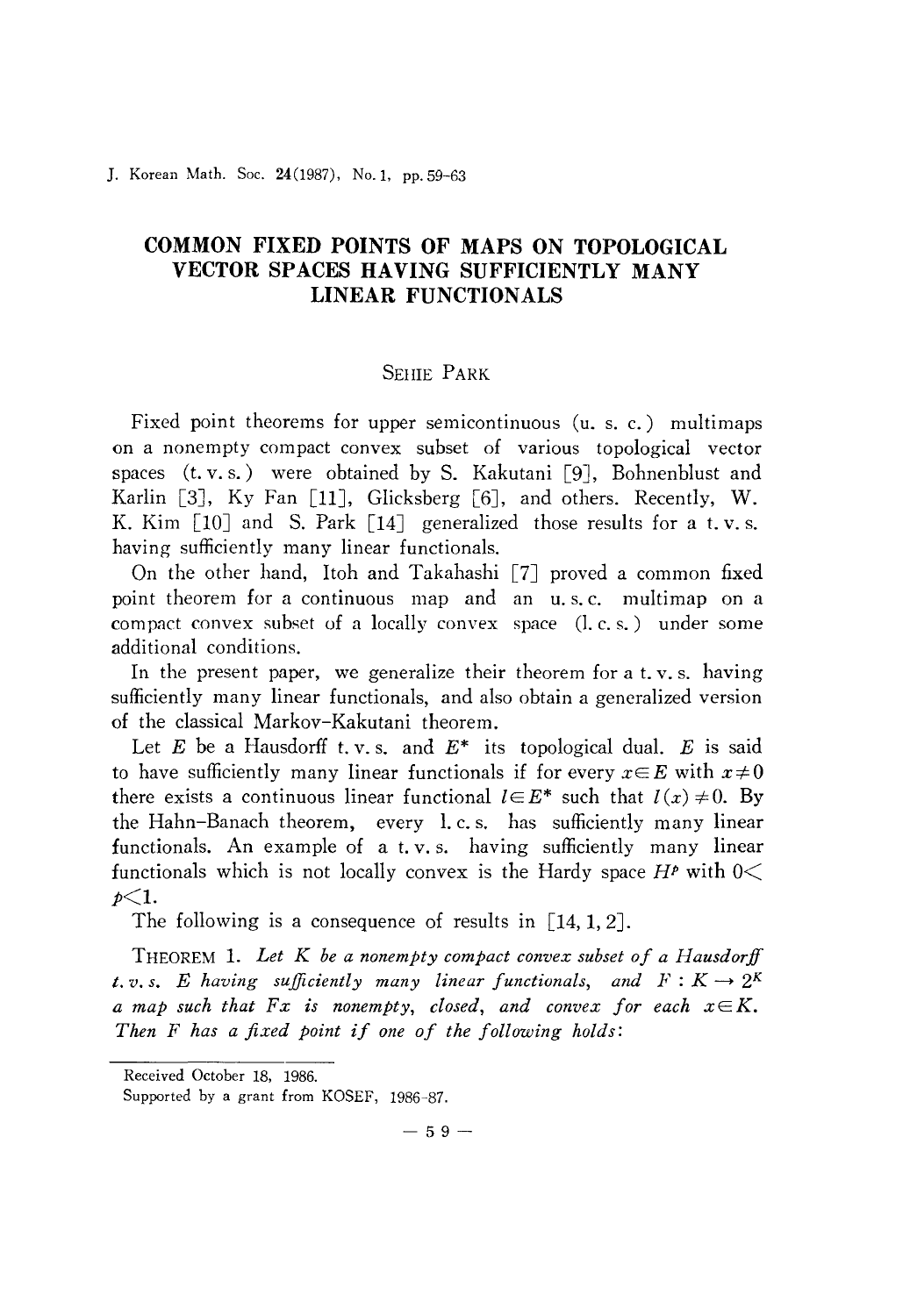60 Sehie Park

- $(i)$  *F is continuous*  $(u, s, c, and l, s, c)$
- (ii)  $E$  *is real and*  $F$  *is u.s.c.*
- (iii) E *is locally convex and F is u. s. c.*
- (iv) *E is real, locally convex and F is upper hemicontinuous.*

In case where *F* is a single-valued map  $f: K \rightarrow K$ , Theorem 1 reduces to Ky Fan's theorem in [12]. Note that Theorem 1 includes results of Brouwer [4J, &hauder [15J, Tychonoff [16J, Kakutani [9J, Bohnenblust and Karlin [3], Glicksberg [6], Ky Fan [11, 12], and others.

By Theorem 1, the set  $A = Fix(f) = {x \in K | x = fx}$  is nonempty compact if  $f: K \to K$  is continuous, and the set  $B = Fix(F) = \{x \in K\}$  $x \in F_x$  is nonempty compact if one of (i), (ii), and (iii) holds.

We say that f and F commute [7] if for each  $x \in K$ ,

$$
f(Fx) \subset F(fx).
$$

THEOREM 2. *Under the hypothesis* (i), (ii) , *or* (iii) *of* Theorem 1, *if*  $f: K \to K$  *is continuous,*  $f$  *and*  $F$  *commute,* and  $A = Fix(f)$  *or*  $B =$  $Fix(F)$  *is convex, then*  $f$  *and*  $F$  *have a common fixed point*  $z \in K$ *, that is,*  $z=fz \in Fz$ .

*Proof.* Suppose that *A* is convex. Since  $f(Fx) \subset F(fx) = Fx$  for each  $x \in A$ ,  $f$  is a continuous selfmap of a nonempty compact convex subset *Fx* of *E*. Therefore, by Theorem 1, there is a  $y \in Fx$  such that  $y = fy$ . Hence,  $Fx \cap A$  is nonempty. Define a multimap  $G : A \rightarrow 2^A$  by  $Gx = Fx \cap A$  for  $x \in A$ . If *F* is continuous [resp. u.s.c.], then *G* is continuous [resp. u.s.c.] on the nonempty compact convex subset  $A$ of E and  $Gx$  is nonempty closed convex for each  $x \in A$ . Thus, by Theorem 1, there exists a fixed point *z* of G in A. For this *z,* we have  $z=fz\in Fz$ .

Suppose that *B* is convex. For any  $x \in B$ , we have  $fx \in f(Fx) \subset$  $F(fx)$ . Hence, f is a continuous selfmap of the nonempty compact convex subset  $B$  of  $E$ . Therefore, by Theorem 1, there exists a point  $z \in B$  such that  $z = fz \in Fz$ . This completes our proof.

For  $f=1_K$ , Theorem 2 reduces to Theorem 1, and for  $F=1_K$ , Theorem 2 reduces to Ky Fan's theorem in [12].

A map  $F: K \to 2^K$  is said to be affine [7] if for any  $x, y \in K$  and  $\alpha \in [0,1]$ ,

$$
\alpha Fx + (1-\alpha) Fy \subset F(\alpha x + (1-\alpha)y).
$$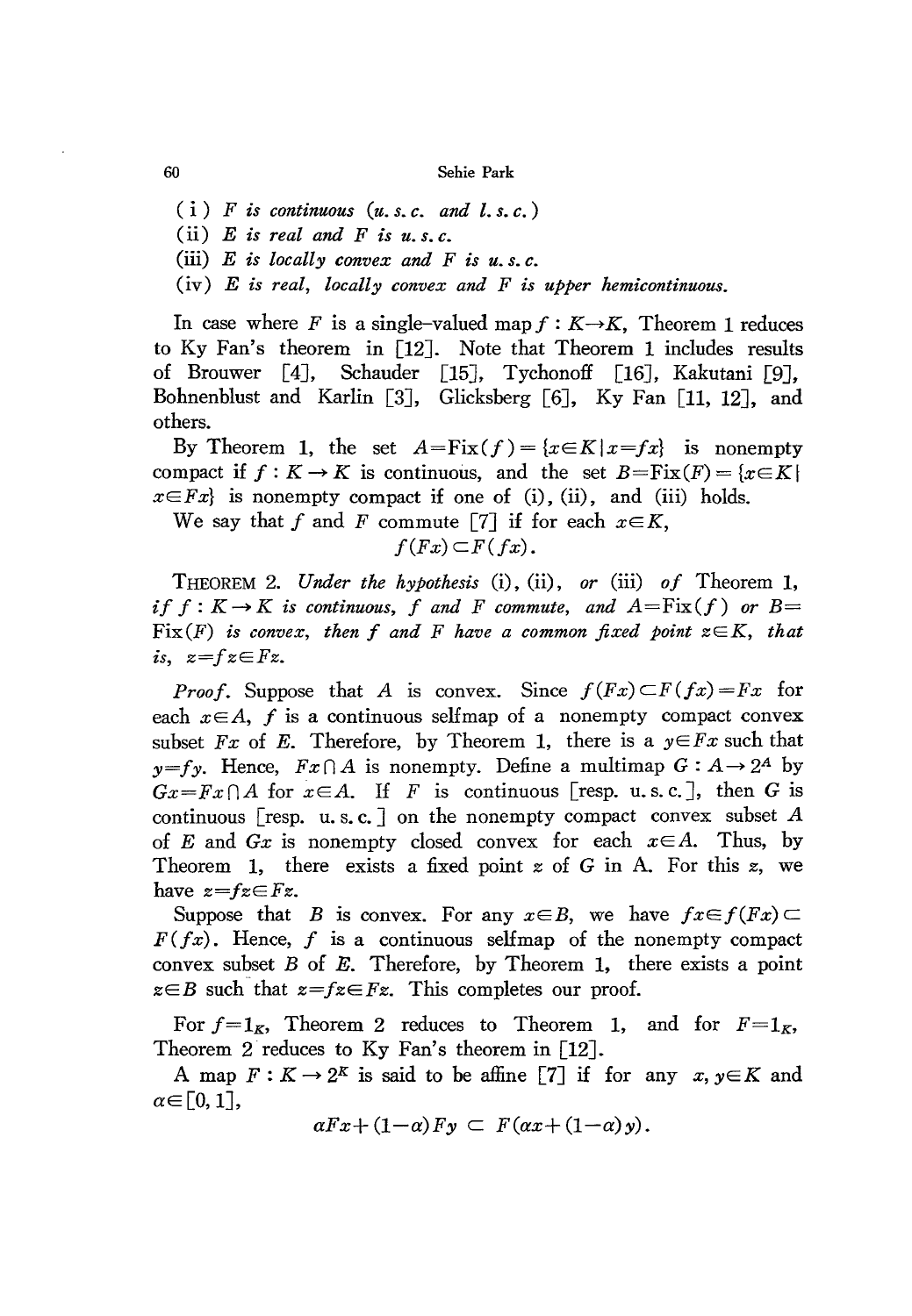COROLLARY 1. *Under the hypothesis* (i), (ii) *or* (iii) *of* Theorem 1,  $\mathbf{i} f f : K \to K$  *is continuous and affine, and f and F commute, then f and* F *have a common fixed point.*

*Proof.* Since *f* is affine, the set *A* is convex.

For  $f = 1<sub>K</sub>$ , Corollary 1 reduces to Theorem 1.

COROLLARY 2. *Under the hypothesis* (i), (ii) , *or* (iii) *of* Theorem 1,  $if f: K \rightarrow K$  *is continuous,*  $f$  *and*  $F$  *commute,* and  $F$  *is affine, then*  $f$ *and* F *have a common fixed point.*

*Proof.* Since F is affine, the set B is convex.

For  $F=1_K$ , Corollary 2 redulces to Ky Fan's theorem in [12]. In [7], Itoh and Takahashi proved Theorem 2 and Corollaries 1 and 2 for locally convex E. Our proofs are slight modifications of theirs.

As an application of Theorem 2, we give the Markov-Kakutani theorem for a Hausdorff t. v. s. having sufficiently many linear functionals.

THEOREM 3. *Let K be a nonempty compact convex subset of a Hausdorff t.v.s. E having* sufficiently many linear functionals. Let  $\Im$  be a com*muting family of continuous affine selfmaps of* K. *Then;;; has a common fixed point.*

*Proof.* From Corollary 1, we know that for any  $f, g \in \mathcal{F}$ ,  $Fix(f)$  $\bigcap Fix(g)$  is nonempty compact convex. Hence so is any finite intersection of sets  $Fix(f)$ ,  $f \in \mathcal{F}$ . Since *K* is compact, the intersection of all sets  $Fix(f)$  is nonempty.

Theorem 3 for locally convex spaces was first given by Markov [13J with the aid of the Tychonoff fixed point theorem [16]. Kakutani [8] found a direct elementary proof of Theorem 3 (valid in any t. v. s. ), and demonstrated the importance of the result by giving a number of applications; he also showed that Theorem 3 implies the Hahn-Banach theorem (see [5J). Our proof of Theorem 3 uses Ky Fan's theorem in [12J (i. *e.,* the single-valued case of Theorem 1).

COROLLARY 3. Let  $\mathcal{F}$  *be the same in* Theorem 3 *and*  $g: K \to K$  *a continuous* map. If g commutes with any  $f \in \mathcal{F}$ , then  $\mathcal{F} \cup \{g\}$  has a common *fixed point.*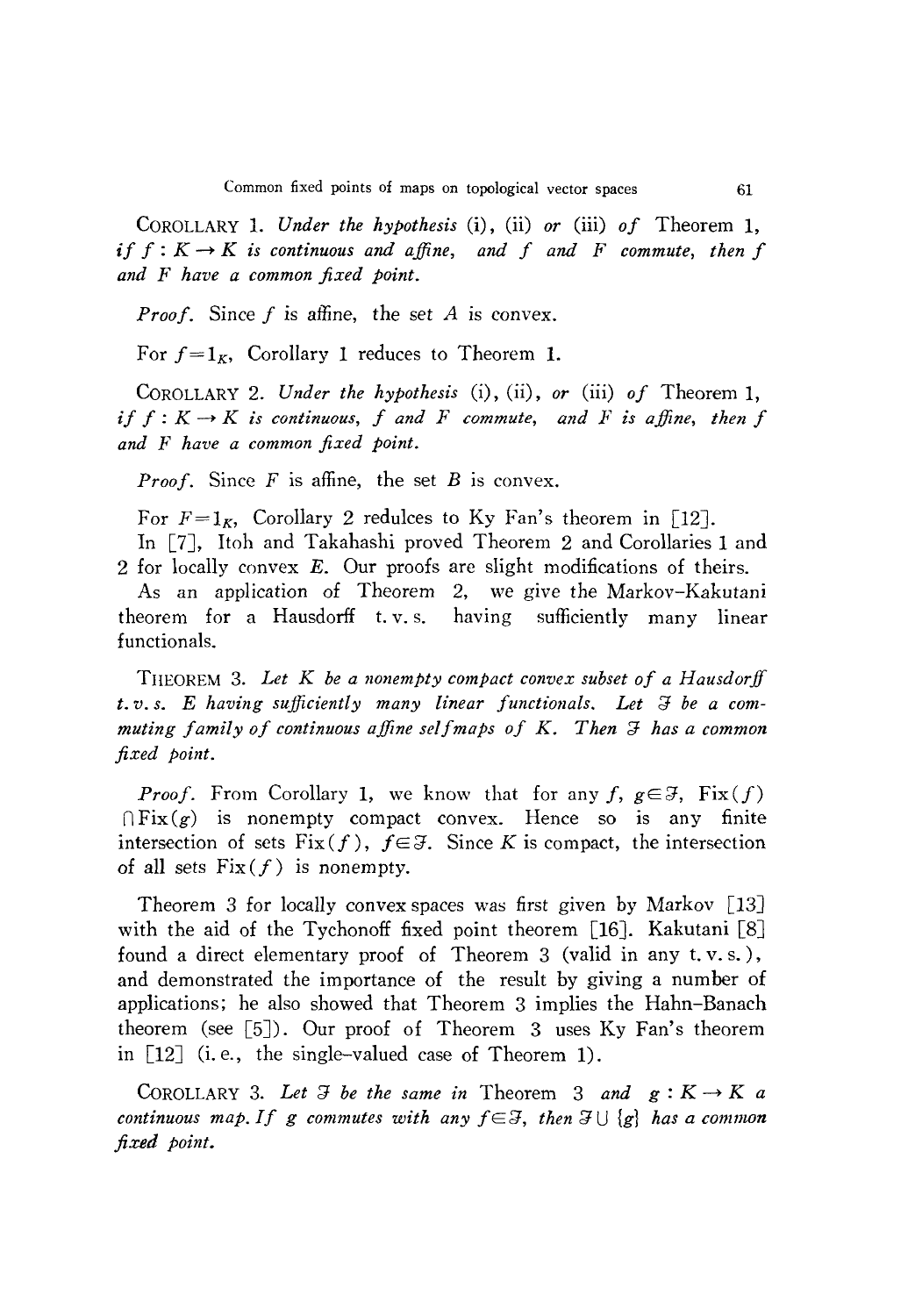## 62 Sehie Park

*Proof.* The set  $Fix(3)$  of all common fixed points of  $3$  is nonempty compact convex by Theorem 3. Since  $gz = gfz = fgz$  for any  $z \in \text{Fix}(\mathcal{F})$ and  $f \in \mathcal{F}$ , *g* maps Fix( $\mathcal{F}$ ) into itself. Thus *g* has a fixed point in  $Fix(5)$  by Theorem 1. This completes our proof.

In fact, Corollary 3 shows that in Theorem 3 we can allow one map  $f_0 \in \mathcal{F}$  to be non-affine; there will still be a common fixed point for all maps  $f$  in  $\mathcal{F}$ .

## References

- 1. J. -Po Aubin, *Mathematical methods of game and economic theory,* North-Holland, Amsterdam, 1979.
- 2. J. -Po Aubin and I. Ekeland, *Applied nonlinear analysis,* Wiley-Interscience, New York, 1984.
- 3. H. F. Bohnenblust and S. Karlin, *On a theorem of Ville, in "Contributions to the theory of games",* Ann. of Math. Studies, No. 24(1950), Princeton Univ. Press, 155-160.
- 4. L. E. J. Brouwer, *Uber Abbildung von Mannigfaltigkeiten,* Math. Ann. **71** (1910), 97-115.
- 5. J. Dugundji and A. Granas, *Fixed Point Theory,* PWN-Polish Sci. Publ., Warszawa, 1982.
- 6. 1. L. Glicksberg, *A further generalization of the Kakutani fixed point theorem, with application to Nash equilibrium points,* Proc. Amer. Math. Soc. 3(1952), 170-174.
- 7. S. Itoh and W. Takahashi, *Single-valued mappings, multi-valued mappings and fixed-point theorems,* Jour. Math. Anal. Appl. 59(1977), 514-521.
- 8. S. Kakutani, *Two fixed-point theorems concerning bicompact convex sets,* Proc. Imp. Acad. Tokyo 14(1938), 242-245.
- 9. S. Kakutani~ *A generalization ofBrouwer's fixed point theorem,* Duke Math. J. 8(1941), 457-459.
- 10. W. K. Kim, *Studies on the KKM-maps,* MSRI-Korea Rep. Ser. **14,** 1985.
- 11. Ky Fan, *Fixed-point and minimax theorems in locally convex topological linear spaces,* Proc. Nat. Acad. Sci. USA 38(1952), 121-126.
- 12. Ky Fan, *Sur un theoreme minimax,* C. R. Acad. Sc. Paris 259(1962), 3925- 3928.
- 13. A. Markov, *Quelques theoremes sur les ensembles abeliens,* C. R. Acad. Sci. URSS(N.S.) 1(1936), 311-313.
- 14. S. Park, *Fixed point theorems on compact convex sets in topological vector spaces,* Proc. of Sem. on Fixed Point Theory, 1. C. M. -86, to appear.